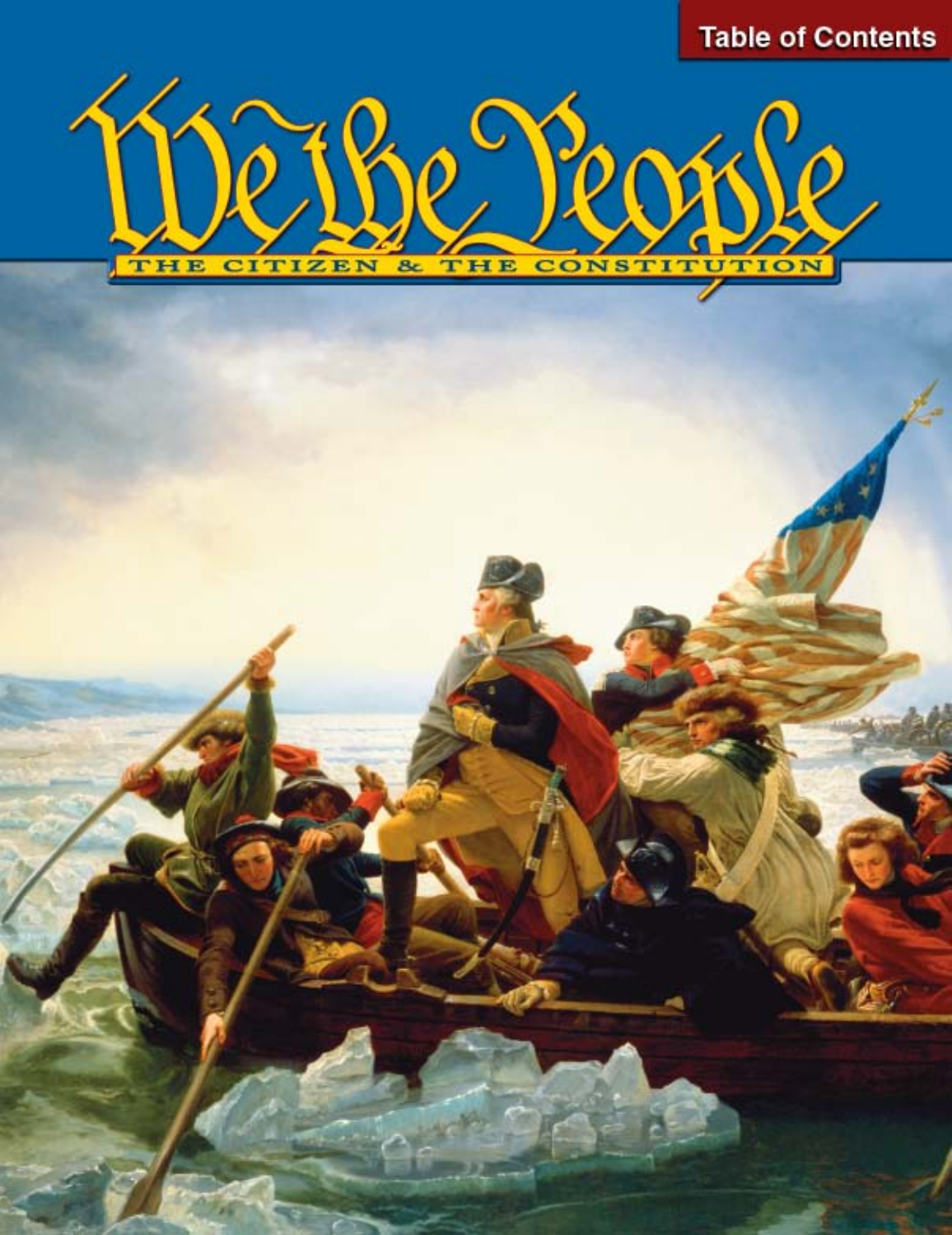Directed by the

### CENTER FOR CIVIC EDUCATION

and funded by the

### U.S. DEPARTMENT OF EDUCATION

under the Education for Democracy Act approved by the

### UNITED STATES CONGRESS

COVER

"Washington Crossing the Delaware," Eastman Johnson (1824-1906) Private Collection (study after "Washington Crossing the Delaware," by Emmanuel Leutze, the Metropolitan Museum, NY) © Art Resource, New York Cover + book design: Mark Stritzel

> © 2003, CENTER FOR CIVIC EDUCATION 10 09 08 08 09 10

All rights reserved. Except for use in a review, reproduction or transmittal of this work in any form or by any electronic, mechanical, or other means, now known or hereafter invented, including photocopying and recording, and use of this work in any form in any information storage and retrieval system is forbidden without prior written permission of the publisher. The U.S. Department of Education disclaims responsibility for any opinion or conclusions contained herein. The federal government reserves a nonexclusive license to use and reproduce for government purposes, without payment, this material where the government deems it in its interest to do so.

> ISBN 13 978–089818169-2 ISBN 10 0–89818–169–0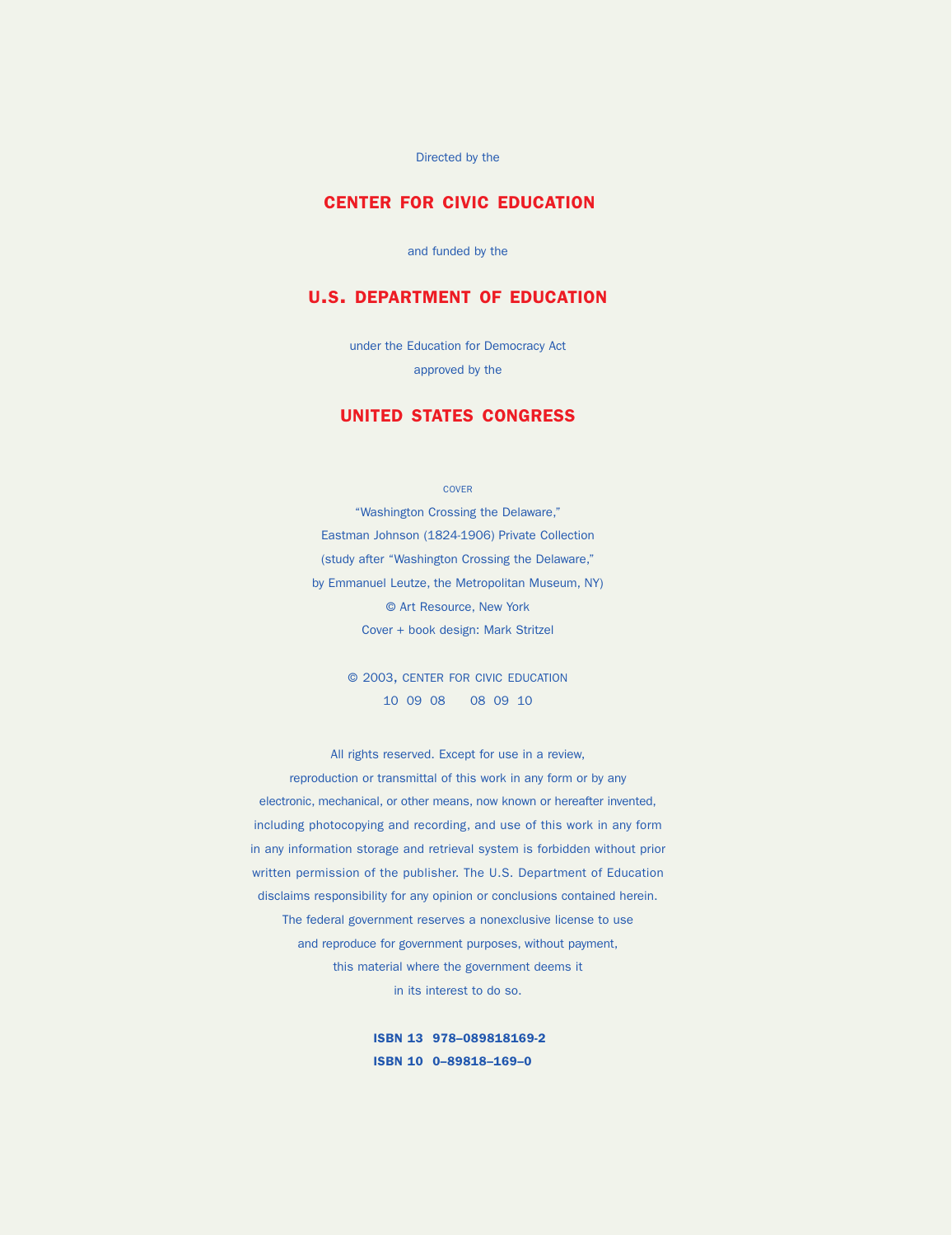## ADVISORY COMMITTEE We the People: The Citizen and the Constitution

Hon. Spencer Abraham Gordon M. Ambach Hon. Les AuCoin Richard D. Bagin Richard A. Baker William G. Baker Hon. Max S. Baucus Carol Blum Hon. Bill Bradley Anne Bryant Hon. John H. Buchanan Jr. Hon. Dale L. Bumpers R. Freeman Butts Mark W. Cannon Gene Carter Michael Casserly John Cheek Hon. Thad Cochran Hon. William Cohen John F. Cooke Hon. Philip M. Crane Mitchell E. Daniels Jr. Leonard De Fiore Jean B. Elshtain

William Fay Hon. Dianne Feinstein Sandra Feldman Vincent Ferrandino William Galston Susan Griffin William F. Harris Hon. Orrin G. Hatch Hon. Mark O. Hatfield Hon. Augustus F. Hawkins Charles Haynes Antonia Hernandez Hon. Ernest F. Hollings Paul Houston A. E. Dick Howard Victoria Hughes Hon. Henry J. Hyde Hon. James Jeffords Hon. Edward M. Kennedy Hon. Tom Lantos Jack Lockridge William L. Lucas Ginny Markell Mary McFarland

Hon. David McIntosh Joe McTighe Hon. Kweisi Mfume Milton D. Morris Hon. Patty Murray Hon. Claiborne Pell William T. Pound Hon. J. Danforth Quayle Diane Ravitch Alfred S. Regnery Hon. Rick Renzi Robert A. Schadler Jonathan S. Shapiro Hon. Philip R. Sharp John William Smith Raymond W. Smock Hon. Robert T. Stafford Philippa Strum Hon. Strom Thurmond Gerald Tirozzi Reg Weaver Paul A. Yost Jr.

# BOARD OF DIRECTORS

## Center for Civic Education

#### **President**

Thomas Craven

#### **Members**

Pamela Allender Carl Cohn Jock Covey Tom Ehrlich H. David Fish C. Hugh Friedman Maxine Frost Ruth Gadebusch Tom Giugni

Janet Green William Hatcher Hon. Richard Ibanez Wil Jordan Eileen Kurahashi William Lucas Laura O'Leary Ali Mossaver-Rahmani James Otto Richard Pedersen Paul Possemato Clark Quinn Clara Slifkin

Susan Stroud Robert Taylor Jonathan Varat Pauline Weaver Bob Wells Nancy Zamora

#### **Members Emeriti**

R. Freeman Butts Joanne Garvey Leland R. Selna Jr. A. Ronald Oakes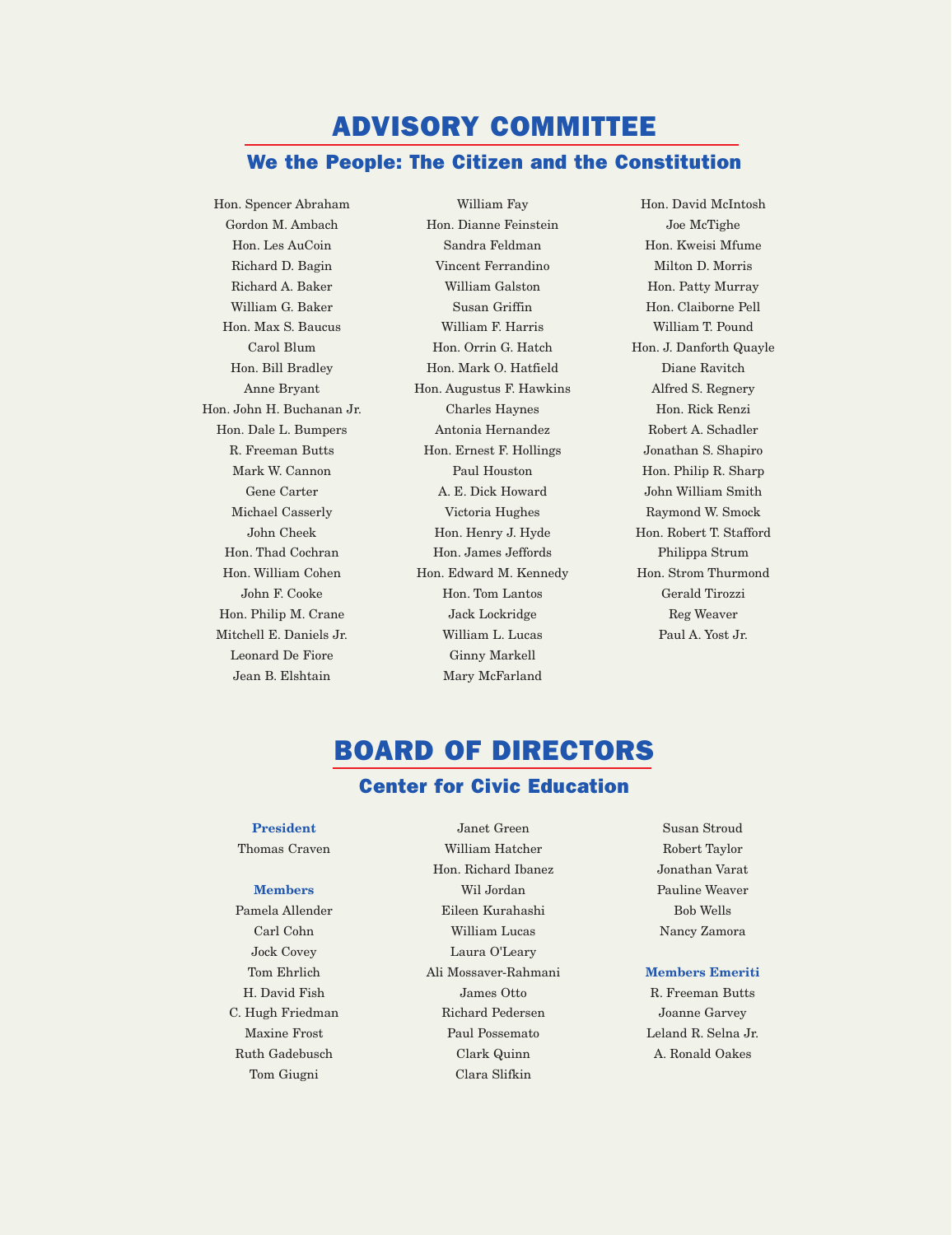## ACKNOWLEDGMENTS

The following staff and consultants have contributed to the development of this text

**Principal Writers** Charles N. Quigley Ken Rodriguez

**Editorial Director** Theresa M. Richard

**Editorial Assistant** David Hargrove

**Reviewers** Kim Allender Charles F. Bahmuller Sandy Baker Margaret Stimmann Branson John Hale Dick Kean Robert Leming Rebecca Reeder Susan Roe

**Creative Director** Mark Stritzel

#### **Production Design**

Monica Melograna Holly Small Merrick Walter

> **Illustrator** Richard Stein

## SPECIAL THANKS

We wish to express our thanks to the following individuals who also contributed to the development of this text. Michael Conroy for editorial expertise, Juliet De Souza and Bianca Olsen for proofreading, Dick Kean for advice and direction on solving difficult content issues, Rose Freeland for colorization, Robert Meyers for prepress, and Sally Mills our print consultant. Special thanks to sixth-grader Diane Motamed who graciously critiqued portions of the text, tested activities, and volunteered her opinions on choice of cover image.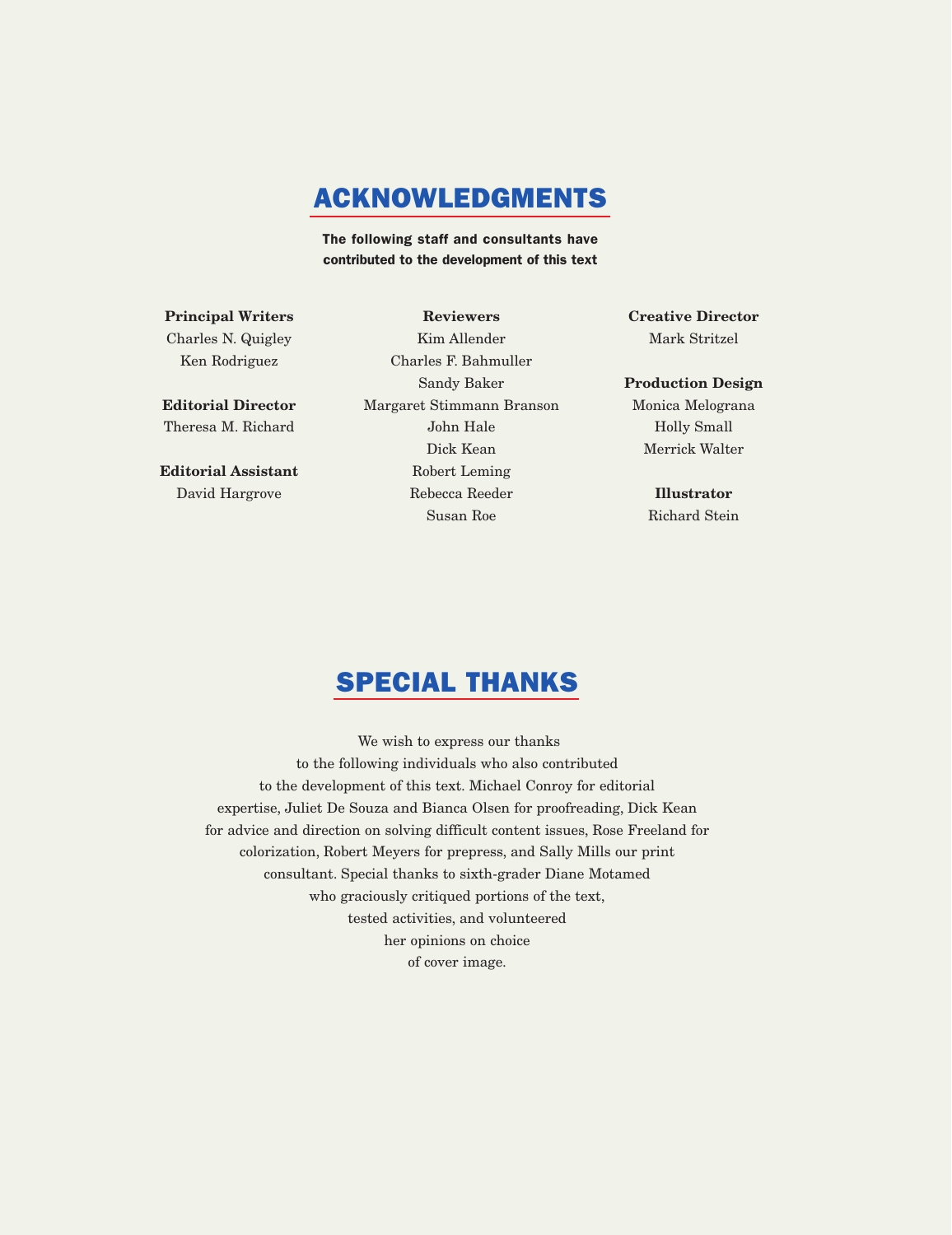

#### **CHAIR, COMMISSION ON THE BICENTENNIAL OF THE UNITED STATES CONSTITUTION**

The years 1987 to 1991 marked the 200th anniversary of the writing, ratification, and implementation of the basic documents of American democracy, the Constitution and the Bill of Rights. Our Constitution has stood the tests and stresses of time, wars, and change. Although it was not perfect, as Benjamin Franklin and many others recognized, it has lasted because it was carefully crafted by men who understood the importance of a system of government sufficiently strong to meet the challenges of the day, yet sufficiently flexible to accommodate and adapt to new political, economic, and social conditions.

Many Americans have but a slight understanding of the Constitution, the Bill of Rights, and the later amendments to which we pledge our allegiance. The lessons in this book are designed to give you, the next generation of American citizens, an understanding of the background, creation, and subsequent history of the unique system of government brought into being by our Constitution. At the same time, it will help you understand the principles and ideals that underlie and give meaning to the Constitution, a system of government by those governed.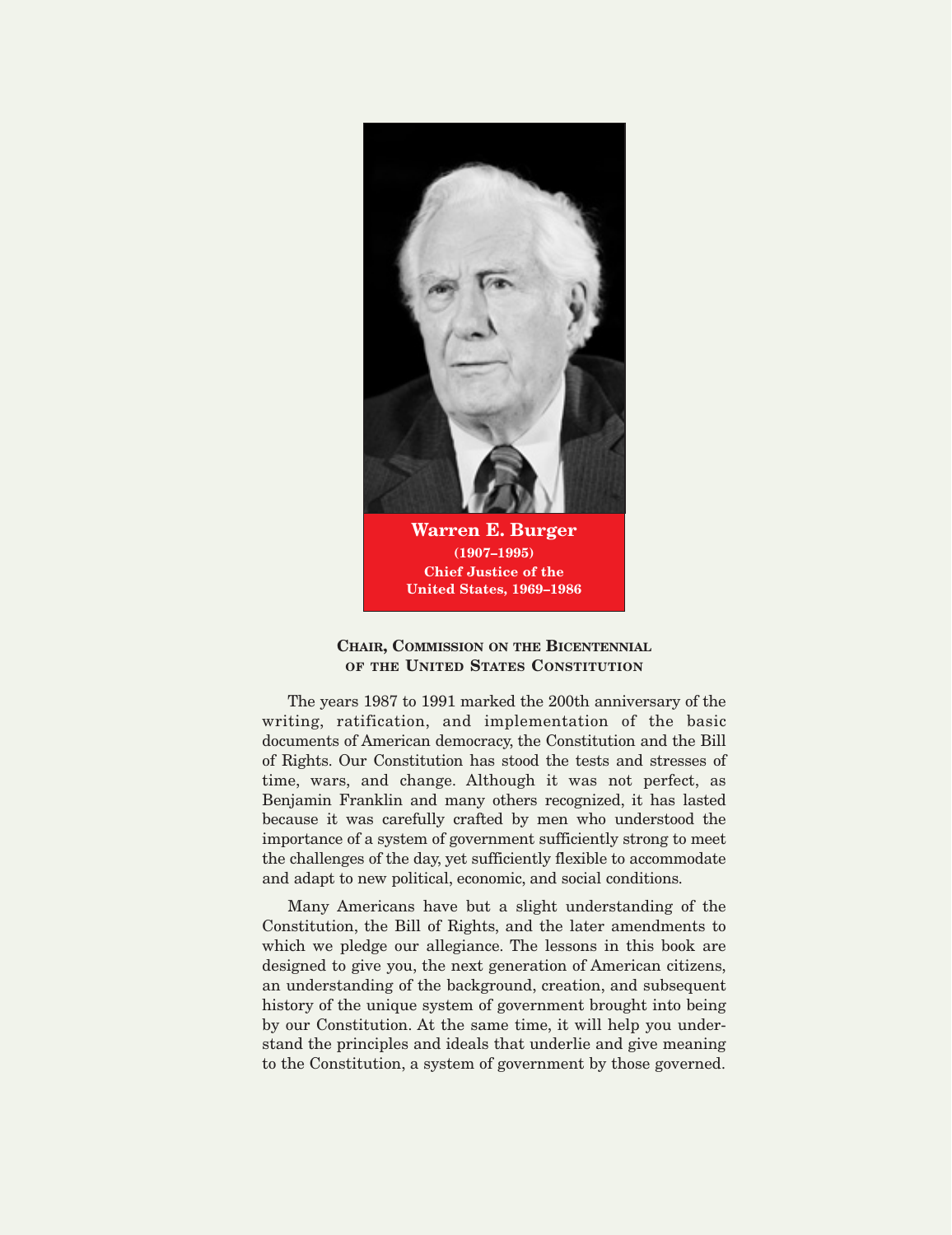| <b>Introduction</b> |                                                                        | 1  |
|---------------------|------------------------------------------------------------------------|----|
| <b>Unit One</b>     | What basic ideas about government<br>did the Founders have?            | 3  |
| <b>Lesson 1</b>     | What were the British colonies in America<br>like in the 1700s?        | 5  |
| <b>Lesson 2</b>     | Why did the Founders believe that people<br>needed a government?       | 13 |
| <b>Lesson 3</b>     | What is a republican government?                                       | 21 |
| <b>Lesson 4</b>     | What is a constitutional government?                                   | 29 |
| <b>Lesson 5</b>     | What ideas did the Founders use in<br>the Declaration of Independence? | 39 |
| <b>Lesson 6</b>     | What were the first state governments like?                            | 47 |
| <b>Unit Two</b>     | <b>How did the Framers write our</b><br><b>Constitution?</b>           | 53 |
| <b>Lesson 7</b>     | What was the first national government like?                           | 55 |
| <b>Lesson 8</b>     |                                                                        |    |
|                     | How was the Philadelphia Convention organized?                         | 63 |
| <b>Lesson 9</b>     | How many representatives should each state<br>have in Congress?        | 71 |
| <b>Lesson 10</b>    | What did the Framers do about the problem<br>of slavery?               | 79 |
| <b>Unit Three</b>   | <b>How does the Constitution organize</b><br>our government?           | 85 |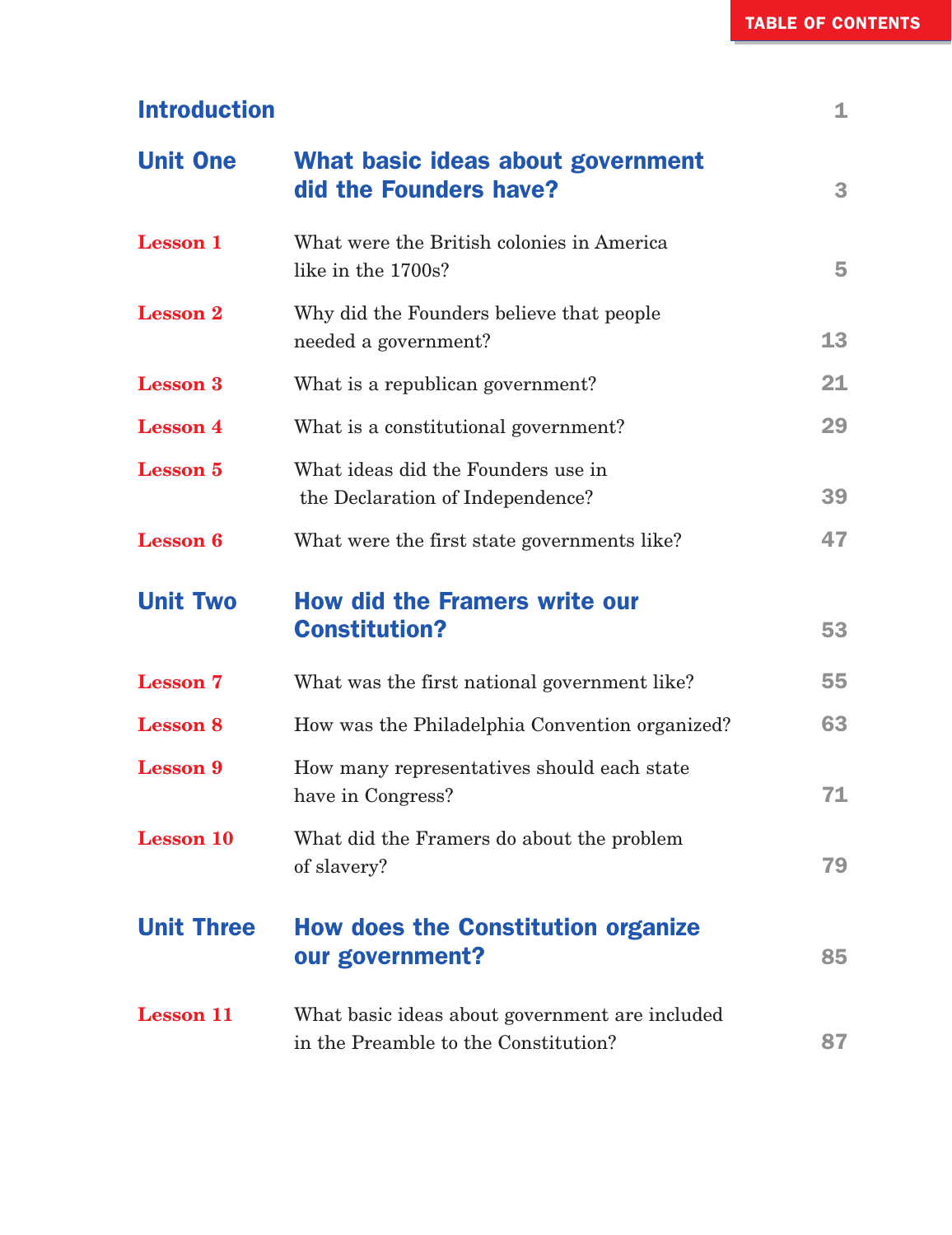| <b>Lesson 12</b> | How does the Constitution limit the<br>powers of our government?                 | 93  |
|------------------|----------------------------------------------------------------------------------|-----|
| <b>Lesson 13</b> | What is the legislative branch?                                                  | 99  |
| <b>Lesson 14</b> | What is the executive branch?                                                    | 109 |
| <b>Lesson 15</b> | What is the judicial branch?                                                     | 115 |
| <b>Lesson 16</b> | How did the Constitution create a<br>federal system of government?               | 123 |
| <b>Unit Four</b> | <b>How does the Constitution protect</b><br>our basic rights?                    | 131 |
| <b>Lesson 17</b> | How does the Constitution protect your<br>right to freedom of expression?        | 133 |
| <b>Lesson 18</b> | How does the Constitution protect your<br>right to freedom of religion?          | 143 |
| <b>Lesson 19</b> | How does the Constitution protect your<br>right to equal protection of the laws? | 151 |
| <b>Lesson 20</b> | How does the Constitution protect your<br>right to due process of law?           | 159 |
| <b>Lesson 21</b> | How does the Constitution protect your<br>right to vote?                         | 165 |
| <b>Unit Five</b> | What are the responsibilities<br>of citizens?                                    | 173 |
| <b>Lesson 22</b> | What is the role of the United States in the<br>world today?                     | 175 |
| <b>Lesson 23</b> | What are some important responsibilities<br>of citizens?                         | 183 |
| <b>Lesson 24</b> | How can citizens promote the common good?                                        | 191 |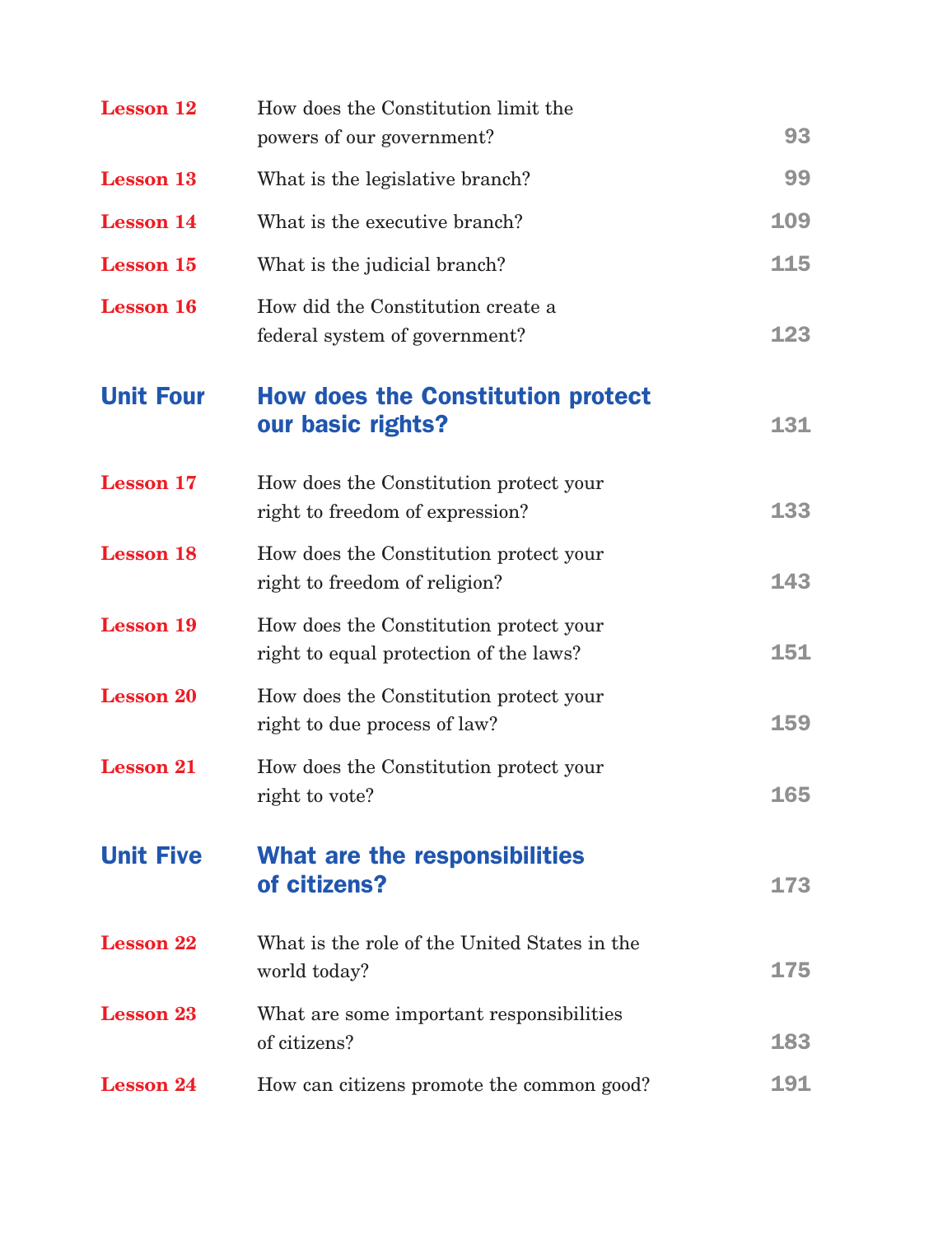| <b>Reference Section</b>                     | 197 |
|----------------------------------------------|-----|
| <b>The Declaration of Independence</b>       | 198 |
| <b>The Constitution of the United States</b> | 203 |
| <b>Glossary</b>                              | 223 |
| <b>Index</b>                                 | 231 |
| <b>Credits</b>                               | 235 |